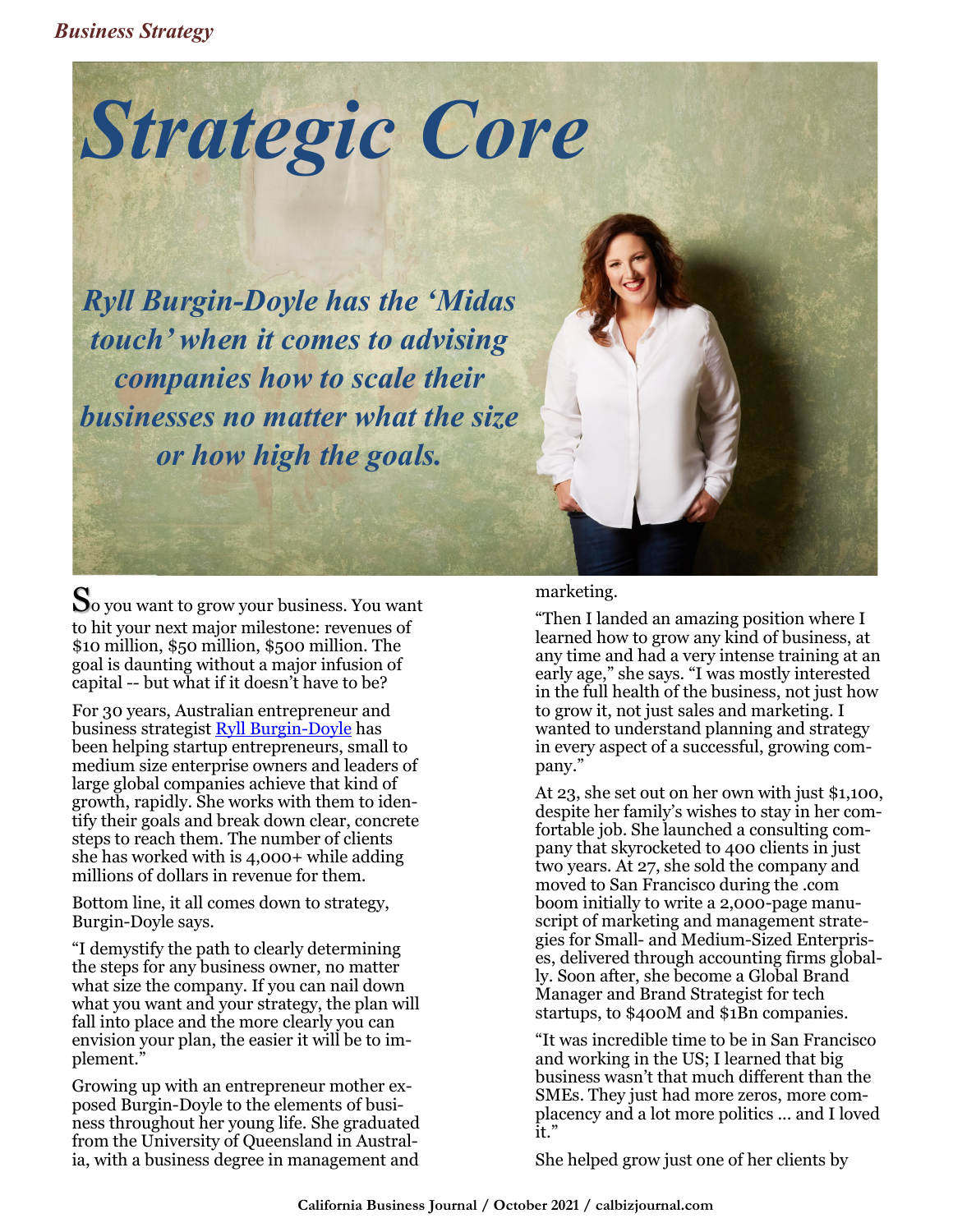# *Business Strategy*

300% in less than 16 months and was then confronted with whether to stay in the U.S. or return to Australia for family reasons. She opted for her native land and upon returning, was headhunted by a major agency and started working on household brands.

"Most clients, at their core, need to know how to grow their businesses from a strategic point of view, verses just more of the same" she says. "I was on the strategy side and I had the background to help with growth."

In her spare time, she founded a nonprofit foundation called stepUP that educated and inspired underprivileged and at-risk youth to see what was possible in business and in life. With a team of volunteers, she grew that organization to three countries and in the process made a life-changing difference to approximately 19,000 teens.

"stepUP was one of the most rewarding experiences of my life," she says. "During that process, I decided that my first love was the SME market and so I created another venture and raised \$1.8 million in two weeks. We grew to the 11th fastest-growing franchise company in Australia and we donated 10% of profits and \$10,000 of every franchise sale to stepUP.

All my experiences have fundamentally reinforced what strategy is: it's figuring out where you are, where you want to be and how to get there in the fastest, easiest and most profitable way possible. But you must not base where you want to go on past outcomes. You need to determine your imagined outcome and work backward from there."

### *Proven 9-Point Strategy for Massive Business Growth*

[Burgin](https://ryllburgindoyle.com/)-Doyle has worked with many businessowners who can't say what they really want "because they haven't imagined it," she says. "I get them to visualize their precise goals and then create a road map to get there."

She says the key is to: "Look at 5 key outputs the business must deliver over time  $-1$ ) net profit and therefore the revenues required and what products or services we'll offer to achieve those revenues, 2) lifestyle for the founders and culture in the business, 3) reach and impact in your market, 4) contribution and give back to charity and community and finally, 5) desired valuation for succession or sale … then work backwards from there to where you are today, instead of forwards from your current constraints and circumstances.

That's the trick to exponential growth – mak-

ing decisions in the present for the future you're creating, instead of being driven by where you find yourself today. If there has ever been a time to look forward instead of focusing on where we find ourselves today, it would be now."

#### **She calls these her** *Proven 9-Point Strategy for Massive Business Growth***.**

"If you want to be successful, you have to have a plan and a strategy that's going to show how this idea is different, how this growth is going to happen" she says. "Especially when it comes to getting funding and then growing the business."

It starts with what the founder or leaders want to produce and what the business will look like, for example, in 10 years. Once leaders are clear on that goal, "it's easy to communicate and the future becomes very clear."

The first thing a business strategy should do is inform every other element of the business and divisions must fortify the core strategy in a constant back-and-forth replenishment. Once the core strategy is created, it drives and informs key strategies and tactics in every other department, but also key areas from brand positioning, to marketing and communications, sales, operations, team and leadership, technology, risk and contingency and last but not least, funding and finance.

Once the overall business strategy is determined, each of those areas has to be reviewed. For example, what does the market say that company's brand stands for verses what the company says it stands for? Do they match? If not, there's a correction that has to be made in how the brand is positioned and how the market perceives it.

Or if the business is now targeting premium positioning, what will be its premium offerings and processes to target premium clients? How does a company's actual sales process work and how does it add value in the process?

Among other areas the company needs to know is what does the team structure look like? What is the leadership rhythm? How will the Founder or CEO demonstrate leadership in the business and build the team? How will they nail down the right tech strategy and know how tech plays in?

Burgin-Doyle contends businesses of any size can emulate the "technology powerhouses" of Amazon, Facebook, Google and YouTube.